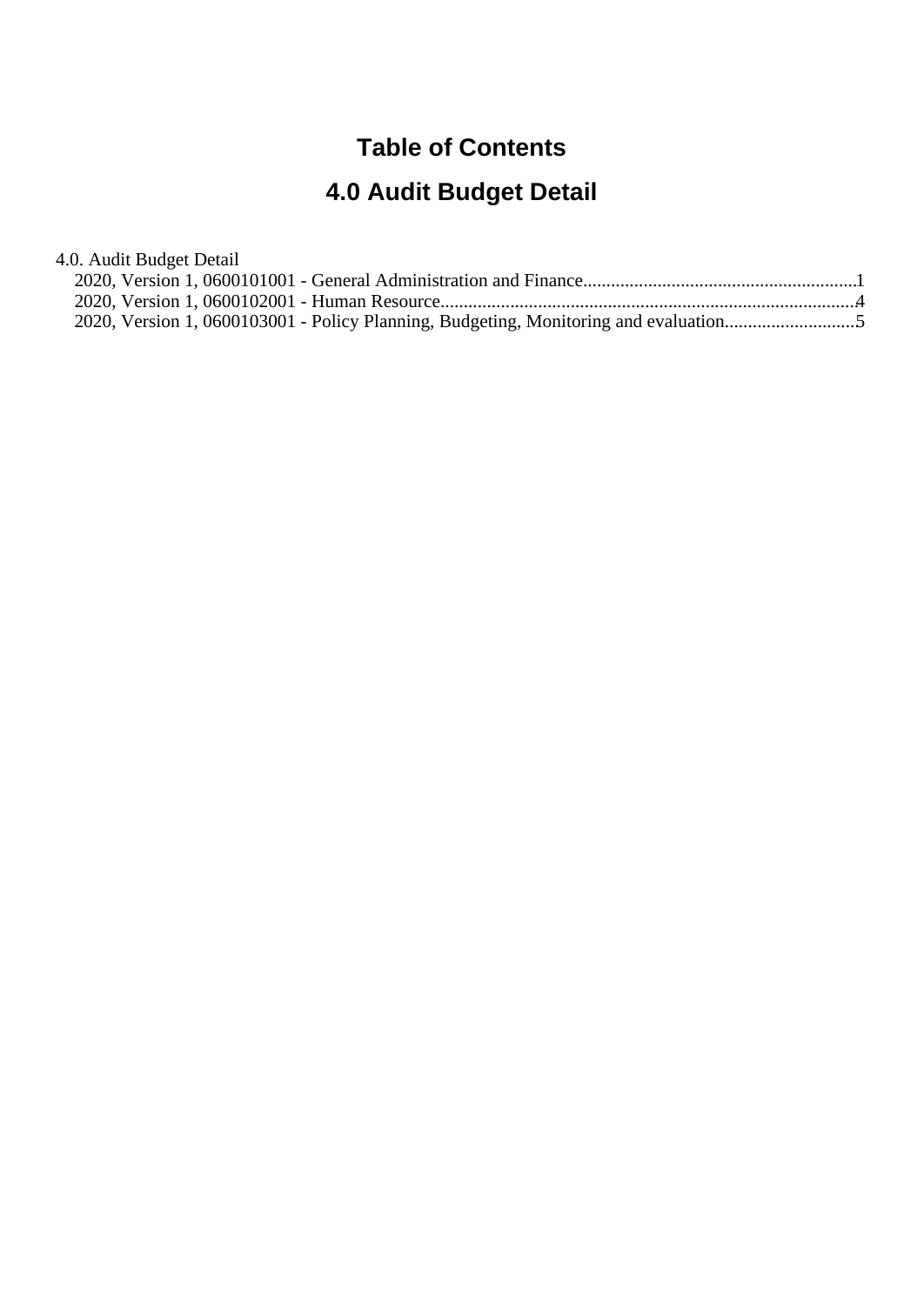<span id="page-1-0"></span>

**Ministry:** 060 - Ministry of Planning **Department:** 06001 - Headquarters **Organisation:** 0600101001 - General Administration and Finance **Government Function:** 70111 - Executive and Legislative Organs **Location:** 0304304 - Osu Klotey

| 0600101001 - General Administration and Finance                     | 3,639,392 |
|---------------------------------------------------------------------|-----------|
| 11001 - Central GoG & CF                                            | 3,639,392 |
| 440102 - 17.14 Enhance policy coherence for sustainable development | 1,744,132 |
| 06001 - P1. Management and Administration                           | 1,744,132 |
| 06001001 - SP1.0 Management and Administration                      | 1,744,132 |
| <b>Unspecified Project</b>                                          | 1,744,132 |
| 085101 - Internal management of the organisation                    | 1,744,132 |
| 22101 - Materials and Office Consumables                            | 208,132   |
| 2210101 - Printed Material and Stationery                           | 51,132    |
| 2210102 - Office Facilities, Supplies and Accessories               | 50,000    |
| 2210111 - Other Office Materials and Consumables                    | 107,000   |
| 22102 - Utilities                                                   | 55,000    |
| 2210201 - Electricity charges                                       | 10,000    |
| 2210202 - Water                                                     | 5,000     |
| 2210203 - Telecommunications                                        | 40,000    |
| 22105 - Travel and Transport                                        | 182,000   |
| 2210502 - Maintenance and Repairs - Official Vehicles               | 50,000    |
| 2210503 - Fuel and Lubricants - Official Vehicles                   | 132,000   |
| 22107 - Training, Seminar and Conference Cost                       | 254,000   |
| 2210708 - Refreshments                                              | 108,000   |
| 2210709 - Seminars/Conferences/Workshops - Dome                     | 129,000   |
| 2210711 - Public Education and Sensitization                        | 17,000    |
| 22108 - Consultancy Expenses                                        | 45,000    |
| 2210803 - Other Consultancy Expenses                                | 45,000    |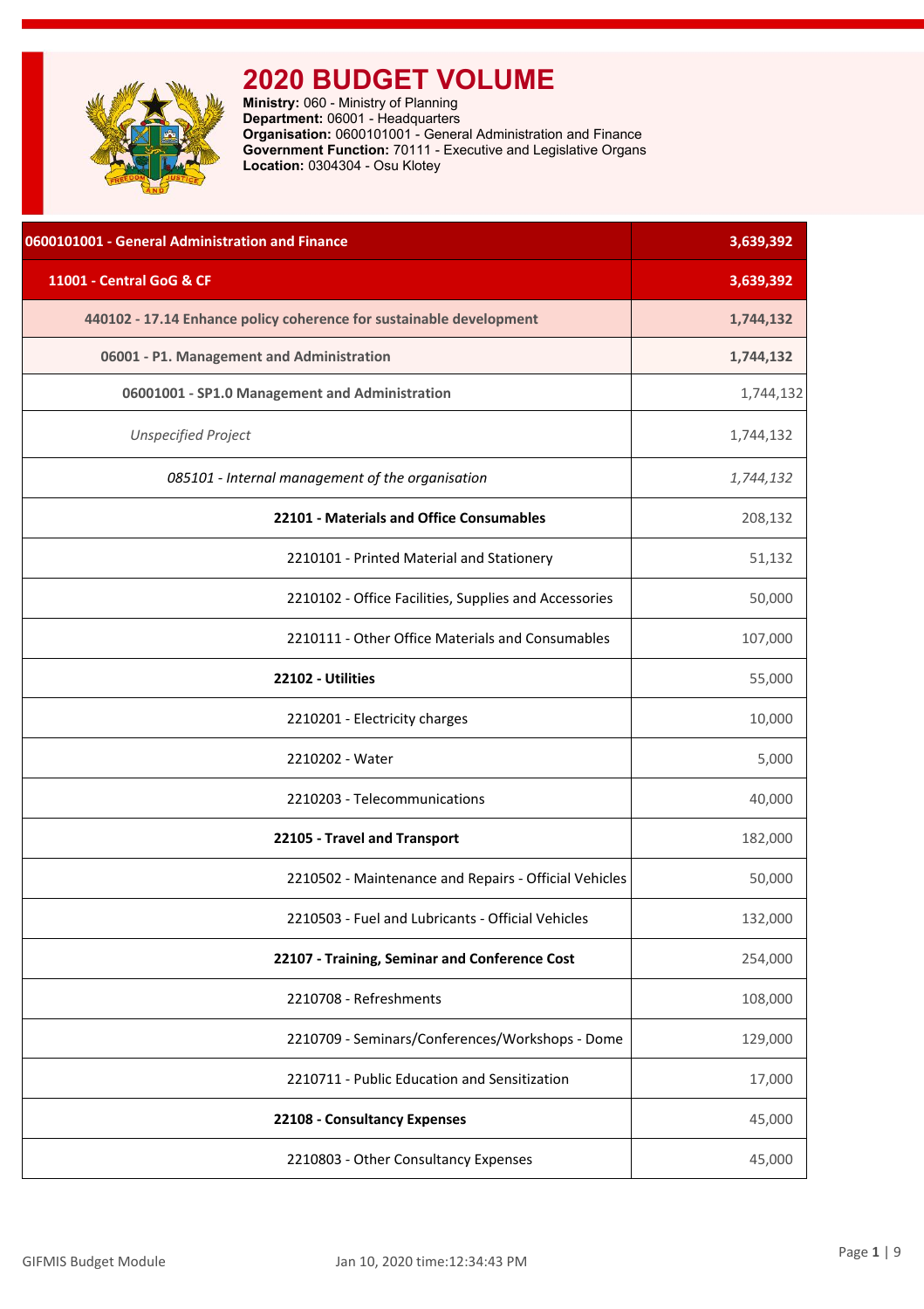

**Ministry:** 060 - Ministry of Planning **Department:** 06001 - Headquarters **Organisation:** 0600101001 - General Administration and Finance **Government Function:** 70111 - Executive and Legislative Organs **Location:** 0304304 - Osu Klotey

| 31112 - Nonresidential buildings                     | 50,000    |
|------------------------------------------------------|-----------|
| 3111255 - WIP - Office Buildings                     | 50,000    |
| 31121 - Transport equipment                          | 805,000   |
| 3112101 - Motor Vehicle                              | 805,000   |
| 31122 - Other machinery and equipment                | 75,000    |
| 3112208 - Computers and Accessories                  | 45,000    |
| 3112212 - Air Condition                              | 30,000    |
| 31131 - Infrastructure Assets                        | 70,000    |
| 3113108 - Furniture and Fittings                     | 70,000    |
| <b>Unspecified Policy</b>                            | 1,895,260 |
| 06001 - P1. Management and Administration            | 1,895,260 |
| 06001001 - SP1.0 Management and Administration       | 1,895,260 |
| <b>Unspecified Project</b>                           | 1,895,260 |
| <b>Unspecified Operations</b>                        | 1,895,260 |
| 2111001 - Established Post                           | 1,026,334 |
| 21112 - Other Allowances                             | 807,638   |
| 2111203 - Car Maintenance Allowance                  | 15,960    |
| 2111213 - Watchman Allowance                         | 32,088    |
| 2111225 - Boards / Committees / Commissions Allownac | 454,900   |
| 2111227 - Clothing Allowance                         | 22,265    |
| 2111233 - Entertainment Allowance                    | 22,265    |
| 2111234 - Fuel Allowance                             | 66,000    |
| 2111236 - Housing Subsidy/Allowance                  | 45,787    |
| 2111238 - Overtime Allowance                         | 48,586    |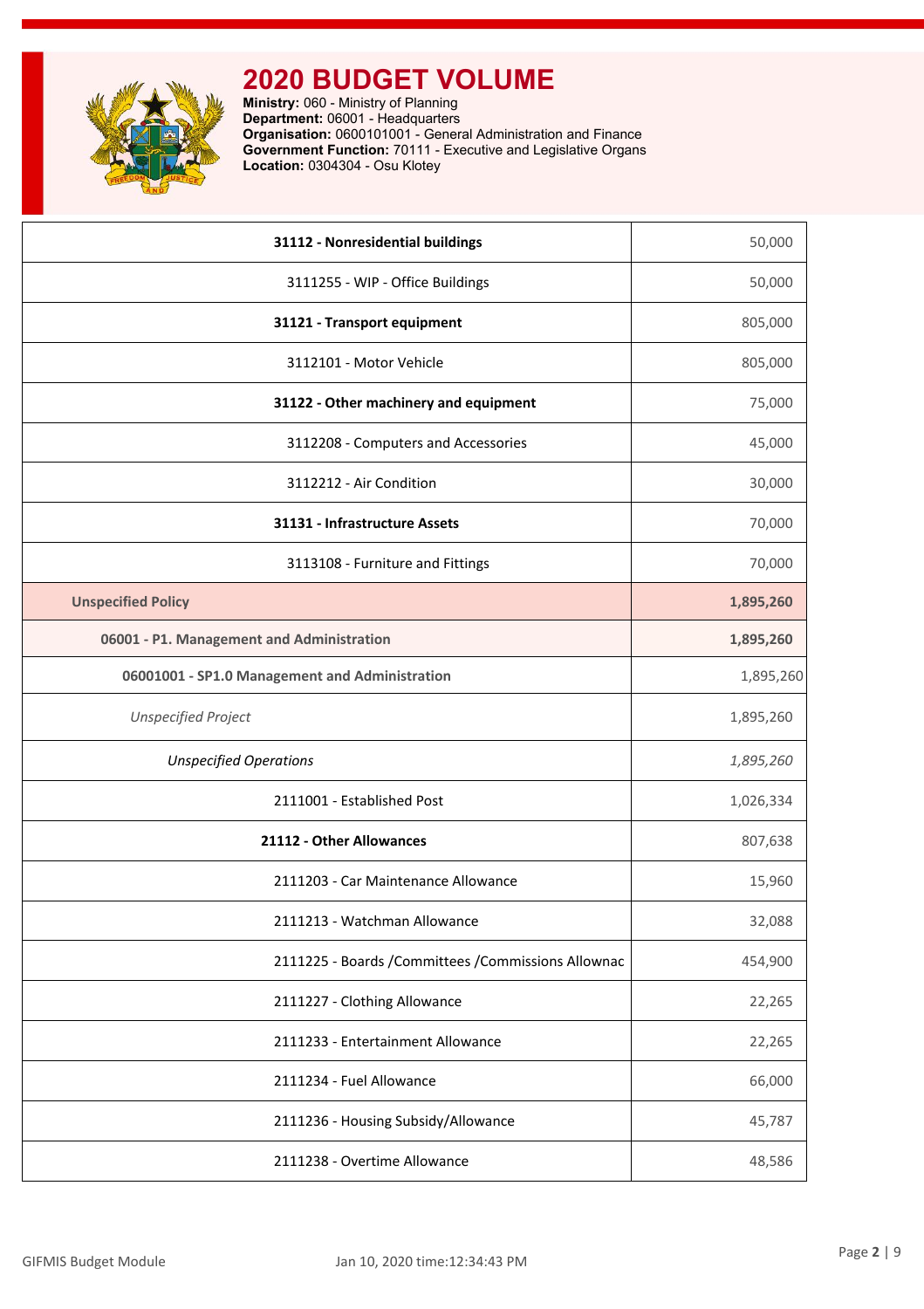

**Ministry:** 060 - Ministry of Planning **Department:** 06001 - Headquarters **Organisation:** 0600101001 - General Administration and Finance **Government Function:** 70111 - Executive and Legislative Organs **Location:** 0304304 - Osu Klotey

| 2111243 - Transfer Grants             | 30,000 |
|---------------------------------------|--------|
| 2111245 - Domestic Servants Allowance | 44,083 |
| 2111247 - Utility Allowance           | 25,704 |
| 21115 - Compensation Arrears          | 61,288 |
| 2111501 - Established Post Arrears    | 61,288 |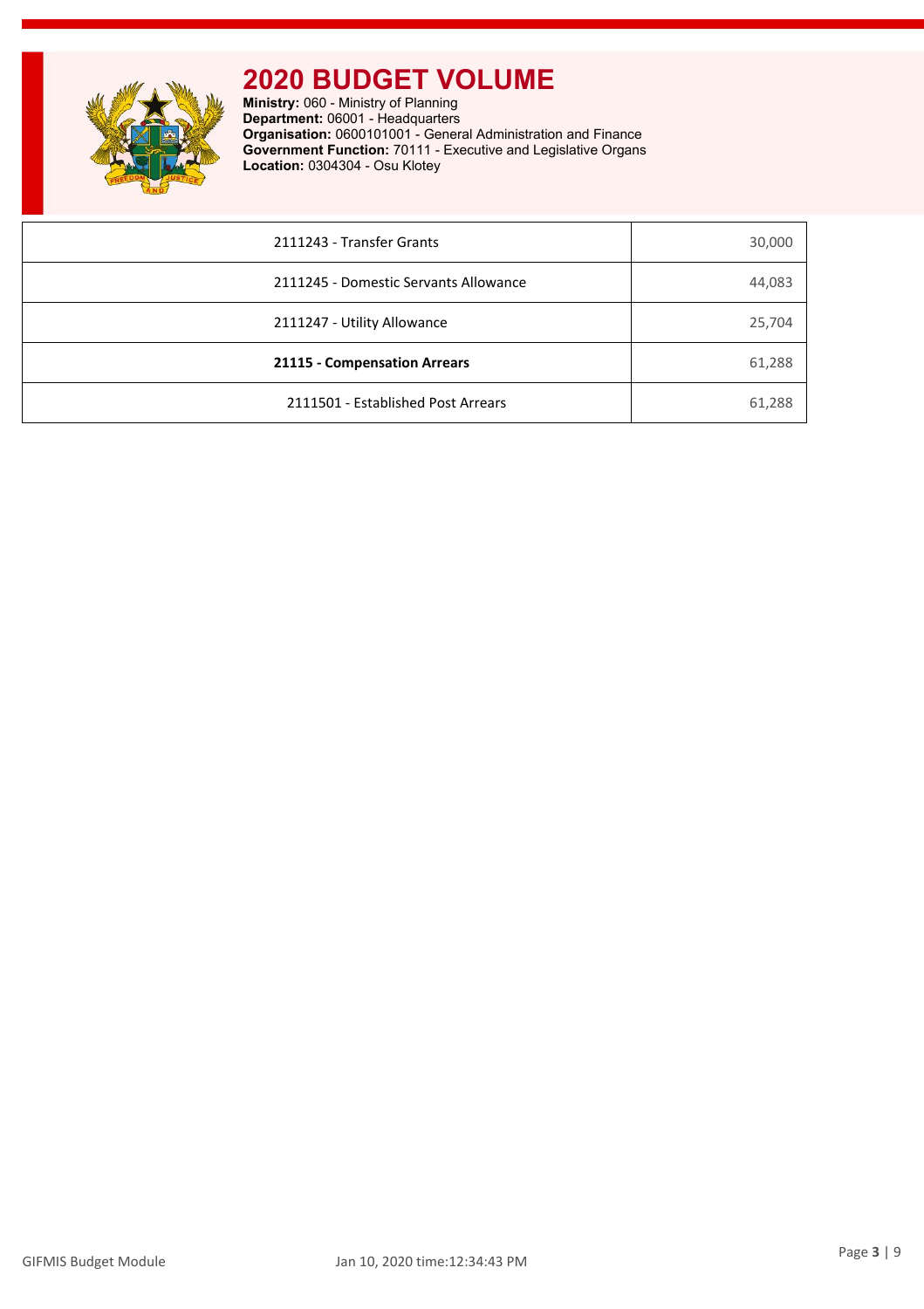<span id="page-4-0"></span>

**Ministry:** 060 - Ministry of Planning **Department:** 06001 - Headquarters **Organisation:** 0600102001 - Human Resource **Government Function:** 70111 - Executive and Legislative Organs **Location:** 0304304 - Osu Klotey

| 0600102001 - Human Resource                                         | 320,000 |
|---------------------------------------------------------------------|---------|
| 11001 - Central GoG & CF                                            | 320,000 |
| 440102 - 17.14 Enhance policy coherence for sustainable development | 320,000 |
| 06001 - P1. Management and Administration                           | 320,000 |
| 06001001 - SP1.0 Management and Administration                      | 320,000 |
| <b>Unspecified Project</b>                                          | 320,000 |
| 085206 - Manpower Skills Development                                | 320,000 |
| 22105 - Travel and Transport                                        | 74,178  |
| 2210514 - Foreign Travel- Per Diem                                  | 74,178  |
| 22107 - Training, Seminar and Conference Cost                       | 100,000 |
| 2210710 - Staff Development                                         | 100,000 |
| 22109 - Special Services                                            | 145,822 |
| 2210909 - Operational Enhancement Expenses                          | 145,822 |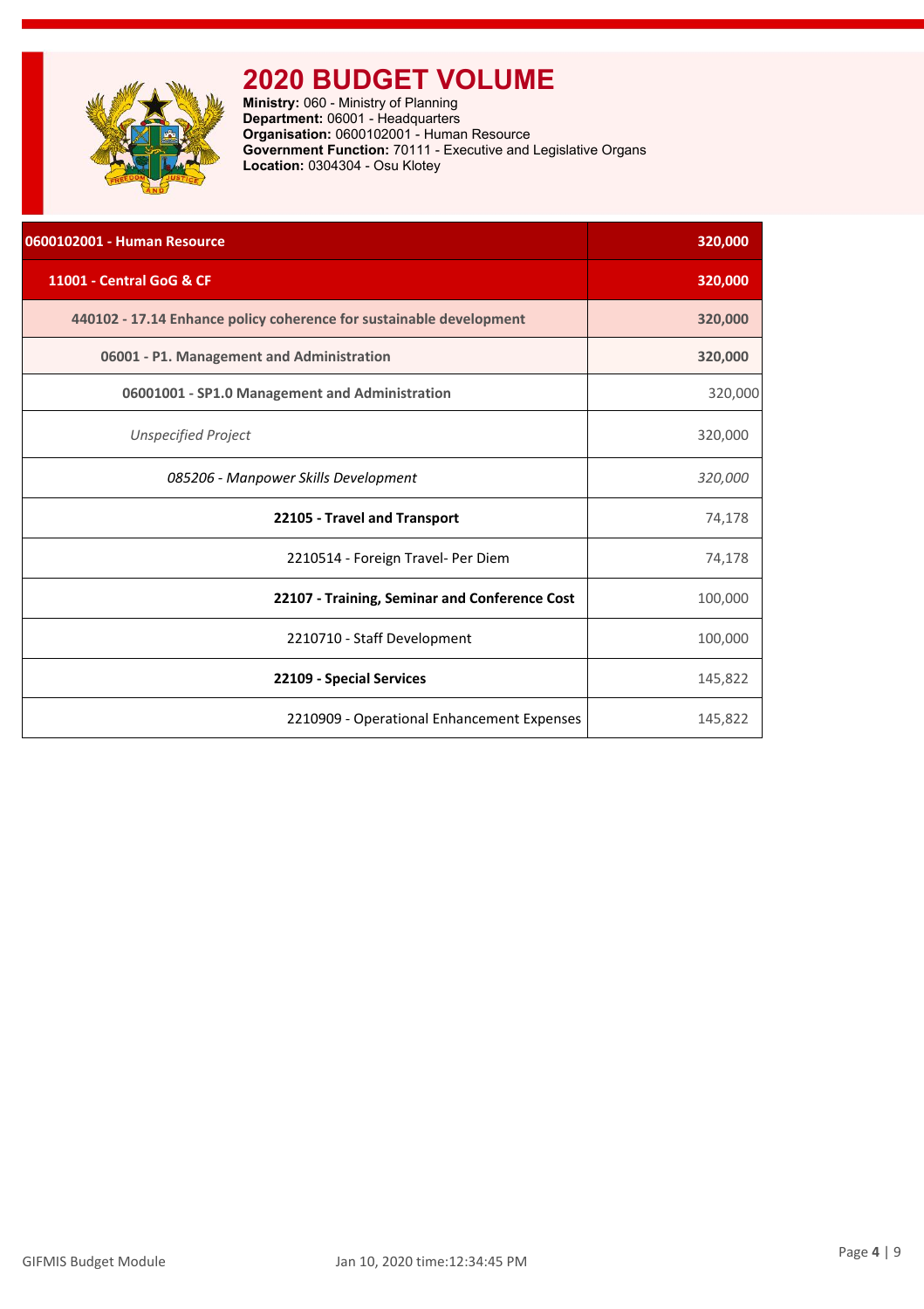<span id="page-5-0"></span>

| 0600103001 - Policy Planning, Budgeting, Monitoring and evaluation | 5,691,444 |
|--------------------------------------------------------------------|-----------|
| 11001 - Central GoG & CF                                           | 1,528,264 |
| 270102 - 17.9 Enhance support for SDGs                             | 1,528,264 |
| 06002 - P2. National Planning                                      | 1,528,264 |
| 06002001 - P2. National Planning                                   | 1,528,264 |
| <b>Unspecified Project</b>                                         | 1,528,264 |
| 085601 - Planning and Policy Formulation                           | 678,264   |
| 22101 - Materials and Office Consumables                           | 36,360    |
| 2210101 - Printed Material and Stationery                          | 36,360    |
| 22105 - Travel and Transport                                       | 20,000    |
| 2210503 - Fuel and Lubricants - Official Vehicles                  | 20,000    |
| 22107 - Training, Seminar and Conference Cost                      | 581,904   |
| 2210704 - Hire of Venue                                            | 15,176    |
| 2210708 - Refreshments                                             | 50,000    |
| 2210709 - Seminars/Conferences/Workshops - Dome                    | 93,000    |
| 2210710 - Staff Development                                        | 389,728   |
| 2210711 - Public Education and Sensitization                       | 34,000    |
| 22108 - Consultancy Expenses                                       | 40,000    |
| 2210801 - Local Consultants Fees                                   | 40,000    |
| 085602 - Publication and dissemination of Policies and Programmes  | 550,000   |
| 22101 - Materials and Office Consumables                           | 55,000    |
| 2210101 - Printed Material and Stationery                          | 55,000    |
| 22105 - Travel and Transport                                       | 215,000   |
| 2210514 - Foreign Travel- Per Diem                                 | 90,000    |
|                                                                    |           |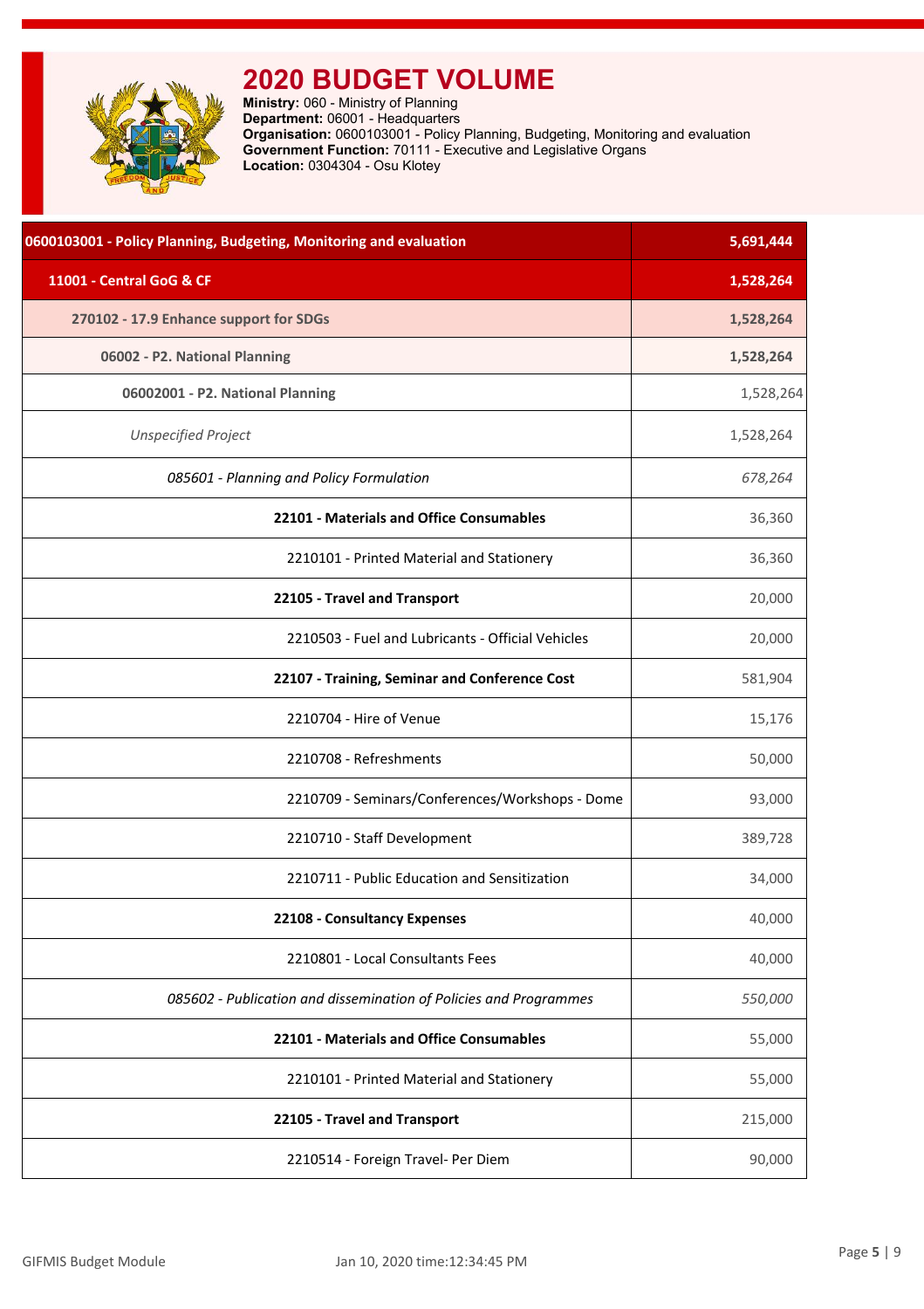

| 2210515 - Foreign Travel Cost and Expenses                                | 125,000   |
|---------------------------------------------------------------------------|-----------|
| 22107 - Training, Seminar and Conference Cost                             | 210,000   |
| 2210704 - Hire of Venue                                                   | 9,720     |
| 2210708 - Refreshments                                                    | 44,455    |
| 2210709 - Seminars/Conferences/Workshops - Dome                           | 89,825    |
| 2210710 - Staff Development                                               | 10,000    |
| 2210711 - Public Education and Sensitization                              | 56,000    |
| 22108 - Consultancy Expenses                                              | 70,000    |
| 2210801 - Local Consultants Fees                                          | 70,000    |
| 085603 - Policies and Programme Review Activities                         | 300,000   |
| 22101 - Materials and Office Consumables                                  | 7,500     |
| 2210101 - Printed Material and Stationery                                 | 7,500     |
| 22105 - Travel and Transport                                              | 12,000    |
| 2210511 - Local travel cost                                               | 12,000    |
| 22107 - Training, Seminar and Conference Cost                             | 280,500   |
| 2210708 - Refreshments                                                    | 10,500    |
| 2210709 - Seminars/Conferences/Workshops - Dome                           | 255,000   |
| 2210710 - Staff Development                                               | 15,000    |
| 13014 - Consolidated-DEPARTMENT OF INTERNALTIONAL DEVELOPMENT (DFID)-DFID | 1,785,272 |
| 270102 - 17.9 Enhance support for SDGs                                    | 1,785,272 |
| 06002 - P2. National Planning                                             | 1,785,272 |
| 06002001 - P2. National Planning                                          | 1,785,272 |
| <b>Unspecified Project</b>                                                | 1,785,272 |
| 085601 - Planning and Policy Formulation                                  | 1,071,163 |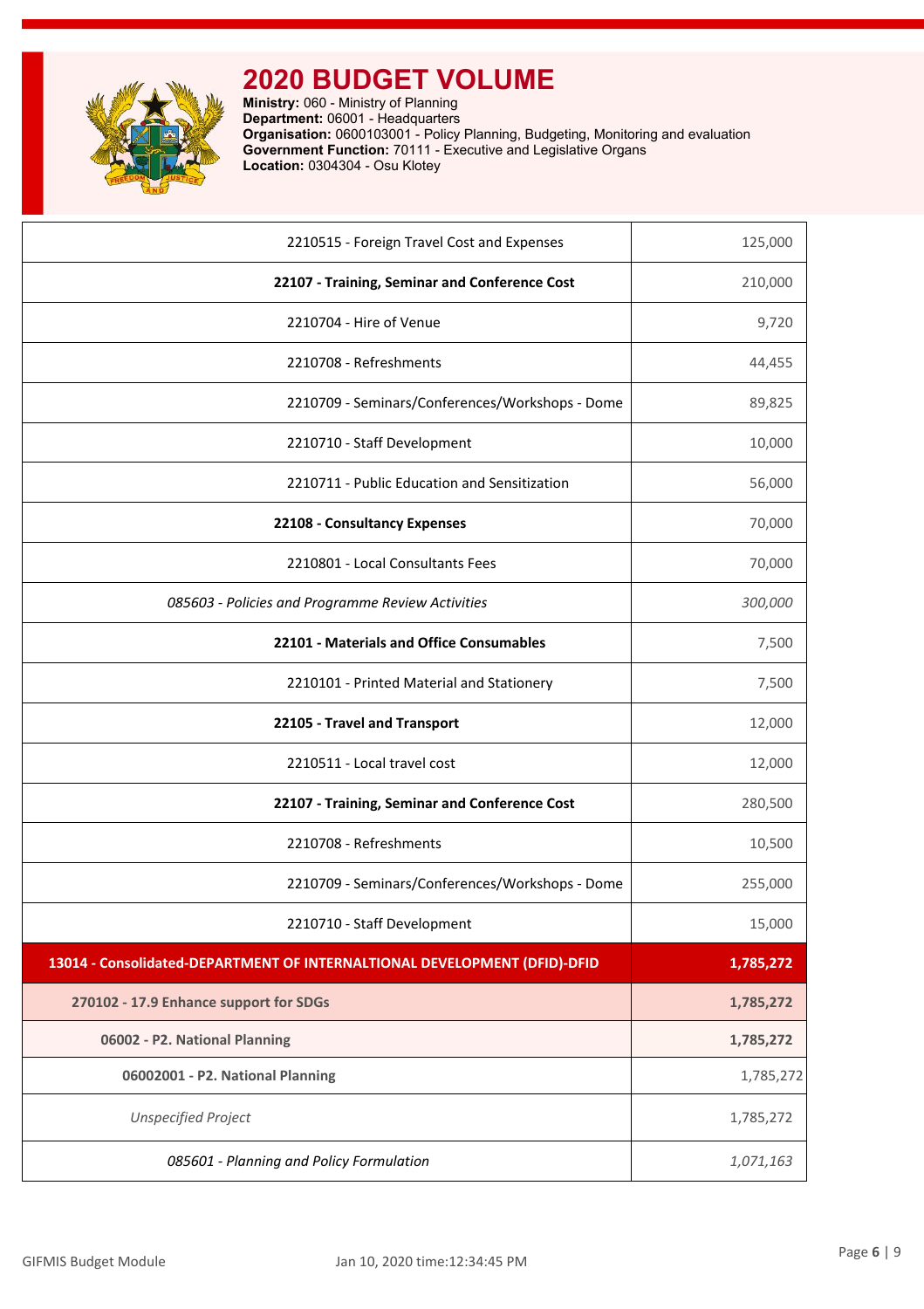

| 31112 - Nonresidential buildings                                          | 1,000,000 |
|---------------------------------------------------------------------------|-----------|
| 3111212 - Libraries                                                       | 1,000,000 |
| 31122 - Other machinery and equipment                                     | 71,163    |
| 3112211 - Office Equipment                                                | 71,163    |
| 085602 - Publication and dissemination of Policies and Programmes         | 180,000   |
| 31122 - Other machinery and equipment                                     | 97,000    |
| 3112211 - Office Equipment                                                | 50,000    |
| 3112212 - Air Condition                                                   | 47,000    |
| 31131 - Infrastructure Assets                                             | 83,000    |
| 3113108 - Furniture and Fittings                                          | 83,000    |
| 085603 - Policies and Programme Review Activities                         | 534,109   |
| 31122 - Other machinery and equipment                                     | 434,800   |
| 3112208 - Computers and Accessories                                       | 224,000   |
| 3112212 - Air Condition                                                   | 210,800   |
| 31131 - Infrastructure Assets                                             | 99,309    |
| 3113108 - Furniture and Fittings                                          | 65,200    |
| 3113160 - WIP - Furniture and Fittings                                    | 34,109    |
| 13025 - Consolidated-UNITED NATIONS FUND FOR POPUPLATION ACTIVITIES-UNFPA | 165,000   |
| 270102 - 17.9 Enhance support for SDGs                                    | 165,000   |
| 06002 - P2. National Planning                                             | 165,000   |
| 06002001 - P2. National Planning                                          | 165,000   |
| <b>Unspecified Project</b>                                                | 165,000   |
| 085601 - Planning and Policy Formulation                                  | 165,000   |
| 31122 - Other machinery and equipment                                     | 165,000   |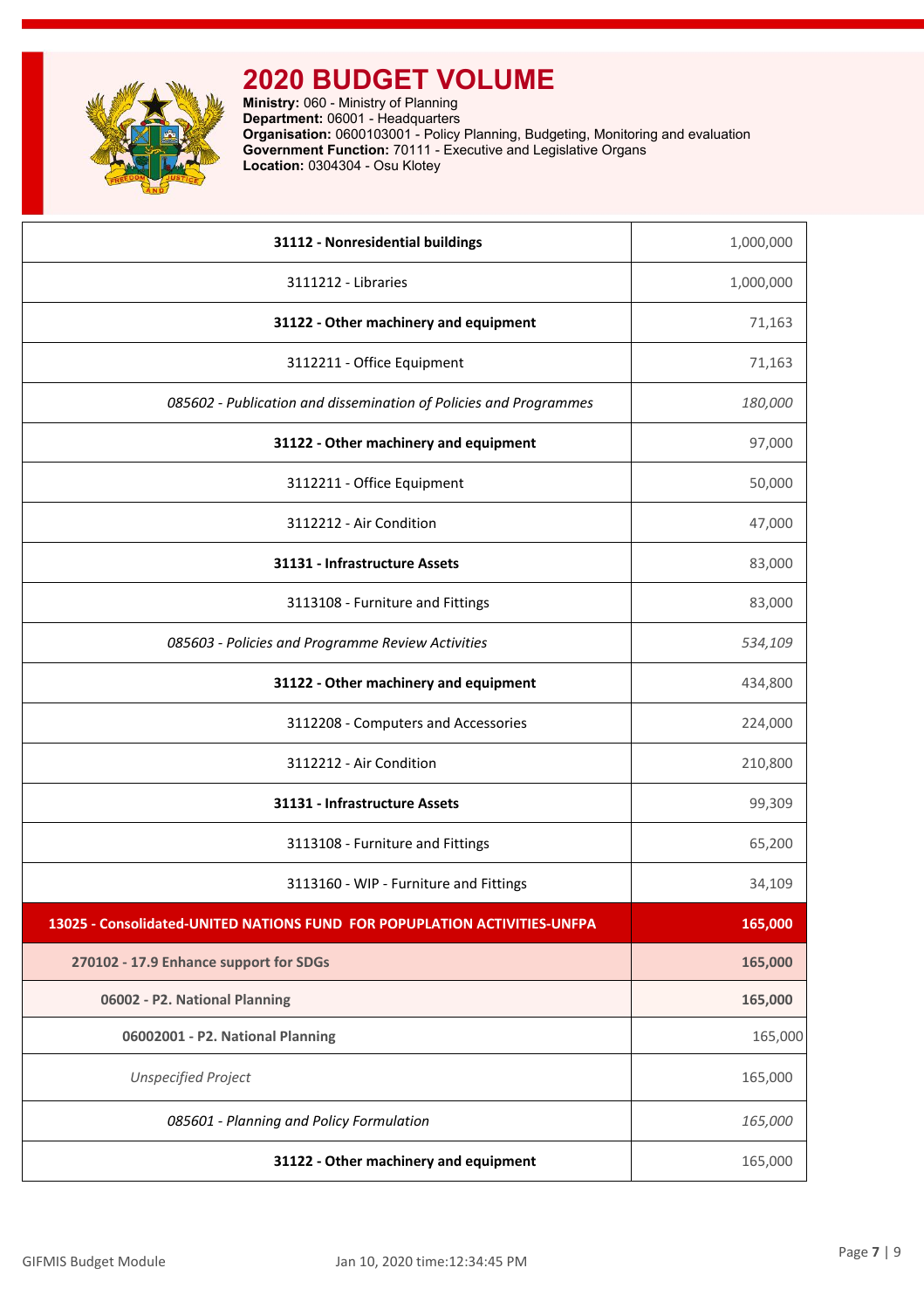

| 3112208 - Computers and Accessories                               | 165,000   |
|-------------------------------------------------------------------|-----------|
| 13026 - Consolidated-WORLD BANK TRUST FUND-WBTF                   | 2,212,908 |
| 270102 - 17.9 Enhance support for SDGs                            | 2,212,908 |
| 06002 - P2. National Planning                                     | 2,212,908 |
| 06002001 - P2. National Planning                                  | 2,212,908 |
| <b>Unspecified Project</b>                                        | 2,212,908 |
| 085601 - Planning and Policy Formulation                          | 1,429,109 |
| 31122 - Other machinery and equipment                             | 1,129,109 |
| 3112208 - Computers and Accessories                               | 529,109   |
| 3112211 - Office Equipment                                        | 250,000   |
| 3112212 - Air Condition                                           | 350,000   |
| 31131 - Infrastructure Assets                                     | 300,000   |
| 3113108 - Furniture and Fittings                                  | 300,000   |
| 085602 - Publication and dissemination of Policies and Programmes | 236,318   |
| 31122 - Other machinery and equipment                             | 191,318   |
| 3112208 - Computers and Accessories                               | 94,318    |
| 3112211 - Office Equipment                                        | 55,000    |
| 3112212 - Air Condition                                           | 42,000    |
| 31131 - Infrastructure Assets                                     | 45,000    |
| 3113108 - Furniture and Fittings                                  | 45,000    |
| 085603 - Policies and Programme Review Activities                 | 547,481   |
| 31122 - Other machinery and equipment                             | 474,831   |
| 3112208 - Computers and Accessories                               | 103,331   |
| 3112211 - Office Equipment                                        | 220,500   |